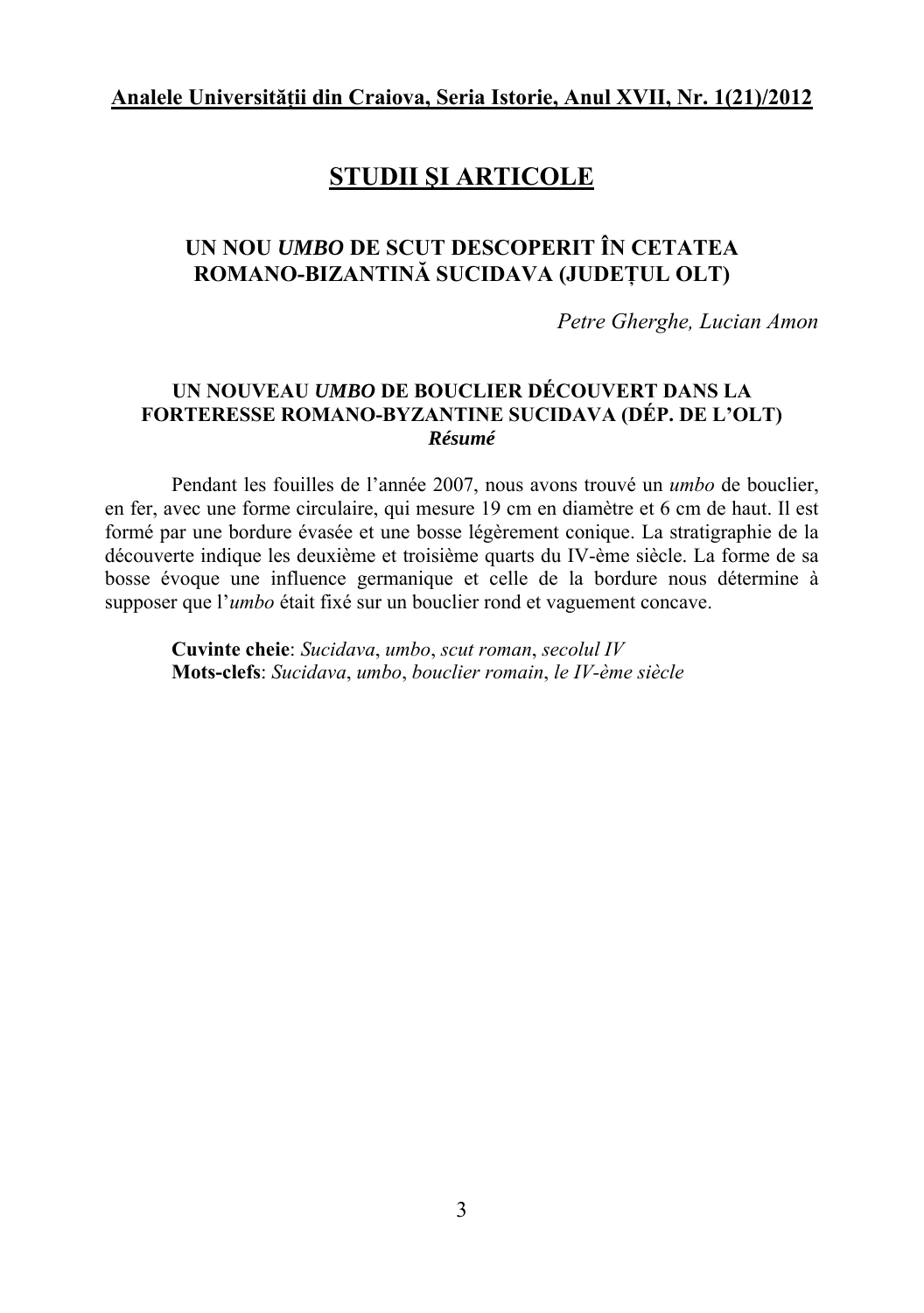## **CRIZA BIZANTINĂ A SECOLULUI XIII – ÎNTRE MOŞTENIREA IMPERIALĂ ŞI FĂRÂMIŢAREA MEDIEVALĂ**

*Constanţiu Dinulescu* 

### **THE BYZANTINE CRISIS OF THE 13rd CENTURY – BETWEEN IMPERIAL HERITANCE AND MEDIEVAL DISINTEGRATION**  *Abstract*

The article reveals the major crisis of the Byzantine Empire in the  $13<sup>rd</sup>$  century, after the conflict between Western commanders of the  $4<sup>th</sup>$  Crusade and the Byzantine emperor, which conducted at the temporarily disintegration of the Byzantine Empire, accelerated, also by internal tensions.

The new states tried to rebuild the Byzantine Empire, the final victory belonging to the powerful center of Nikaea.

**Cuvinte cheie**: *Imperiul Bizantin*, *Cruciada a IV-a*, *fărâmiţare*, *Imperiul de la Niceea*, *criză*

**Key words**: *Byzantine Empire*, *4th Crusade*, *disintegration*, *Empire of Nikaea*, *crisis*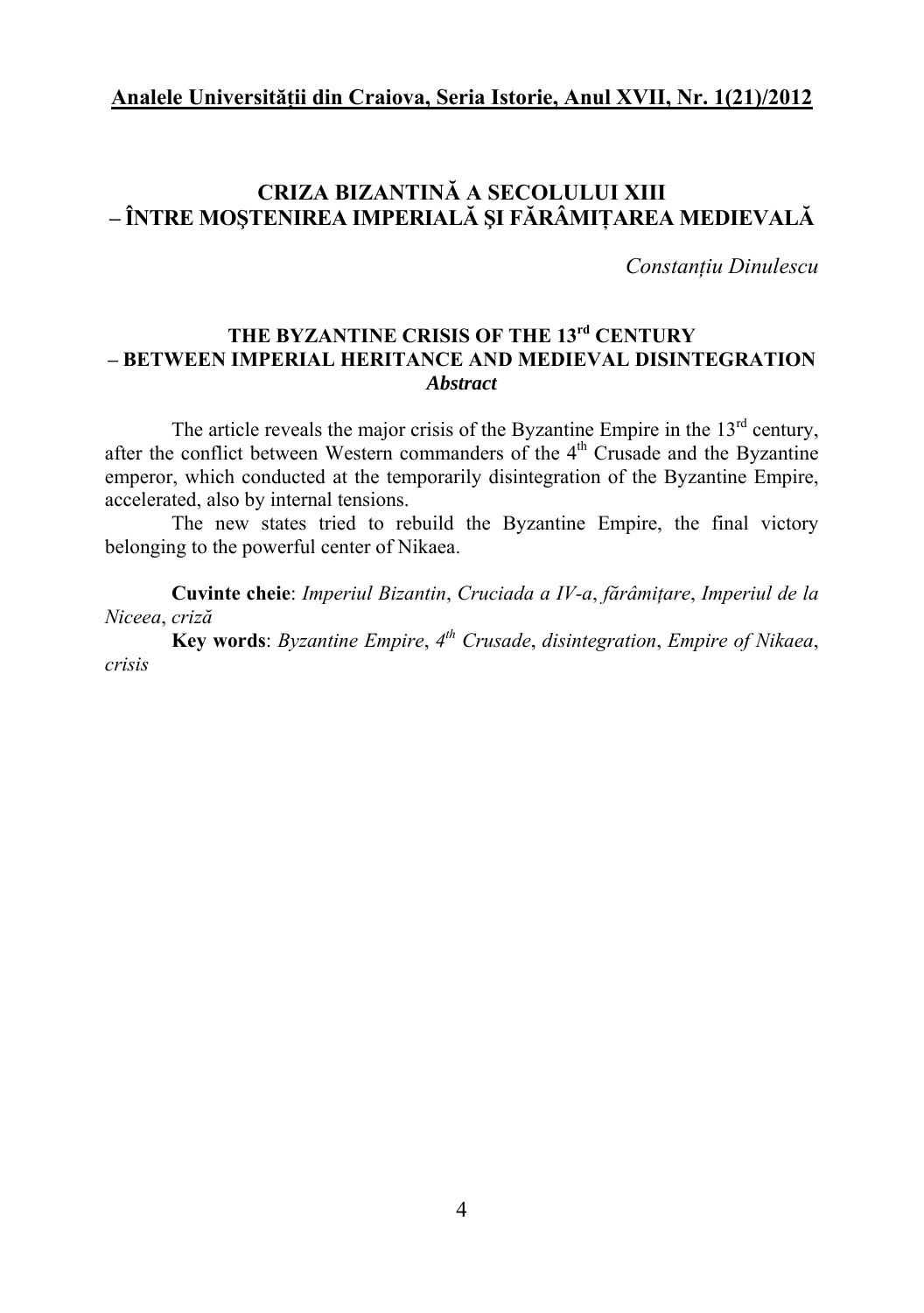### **MATEI BASARAB ŞI RECONSTRUIREA BISERICII SF. DUMITRU DIN CRAIOVA LA JUMĂTATEA SECOLULUI AL XVII-LEA – O IPOTEZĂ**

*Liviu Marius Ilie* 

#### **MATEI BASARAB AND THE RECONSTRUCTION OF THE CHURCH ST. DEMETRIUS FROM CRAIOVA AT THE MIDDLE OF THE 17th CENTURY – A HYPOTHESIS**  *Abstract*

At the middle of the  $17<sup>th</sup>$  century, the church St. Demetrius from Craiova was rebuilt during Matei Basarab's reign. The historical sources did not record the necessity of the reconstruction neither from architectural, nor from administrative point of view. Matei Basarab chose to rebuild the ecclesiastic foundation from a symbolic and dynastic motivation, as he was and he considered himself a descendant from Craiovescu family and from Neagoe Basarab, the prince who owned the estate on which the church St. Demetrius was built.

**Cuvinte cheie**: *domn*, *biserică*, *Matei Basarab*, *secolul al XVII-lea*, *reconstruire*  **Key words**: *prince*, *church*, *Matei Basarab*, *17th century*, *reconstruction*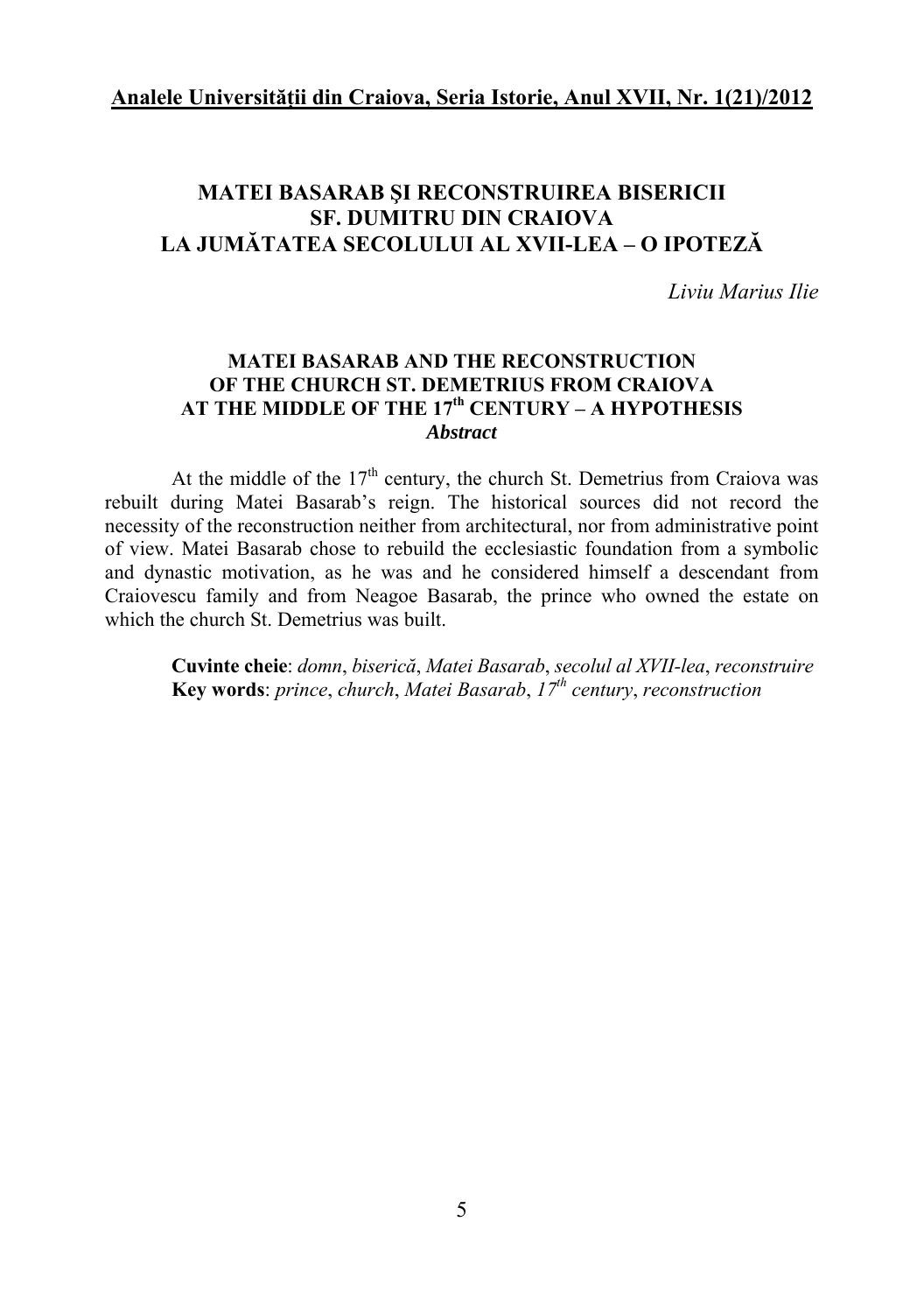## **STATUL ŞI CULTELE LA ÎNCEPUTUL SECOLULUI AL XIX-LEA: ŞANSELE ŞI LIMITELE UNUI NOU TIP DE EMANCIPARE SOCIAL-POLITICĂ DUPĂ ANUL 1821**

*Anca Parmena Olimid*

#### **STATE AND CULTS AT THE BEGINNING OF THE 19th CENTURY: THE CHANCES AND LIMITS OF A NEW TYPE OF SOCIAL-POLITICAL EMANCIPATION AFTER THE YEAR 1821**  *Abstract*

The crisis of social legitimacy is often called the most challenging issue of the Romanian modernity. The present paper operates at two levels. First, it details the modern and partial reconstruction of the Romanian cults and the persistence of paternalist attitudes. Second, in the new socio-political context the uncertainty explains the longevity of centered politics surrounding the religious politics. Consequently, the paper addresses these potential sources of societal crisis after 1821 taking into account core variables of structural and socio-political variables of modernity as well as several proxies for diffuse internal and external influences beyond the specific incentives of the international politics.

**Cuvinte cheie**: *stat*, *culte*, *biserică*, *politică*, *ortodoxie* **Key words**: *state*, *cults*, *church*, *politics*, *orthodoxy*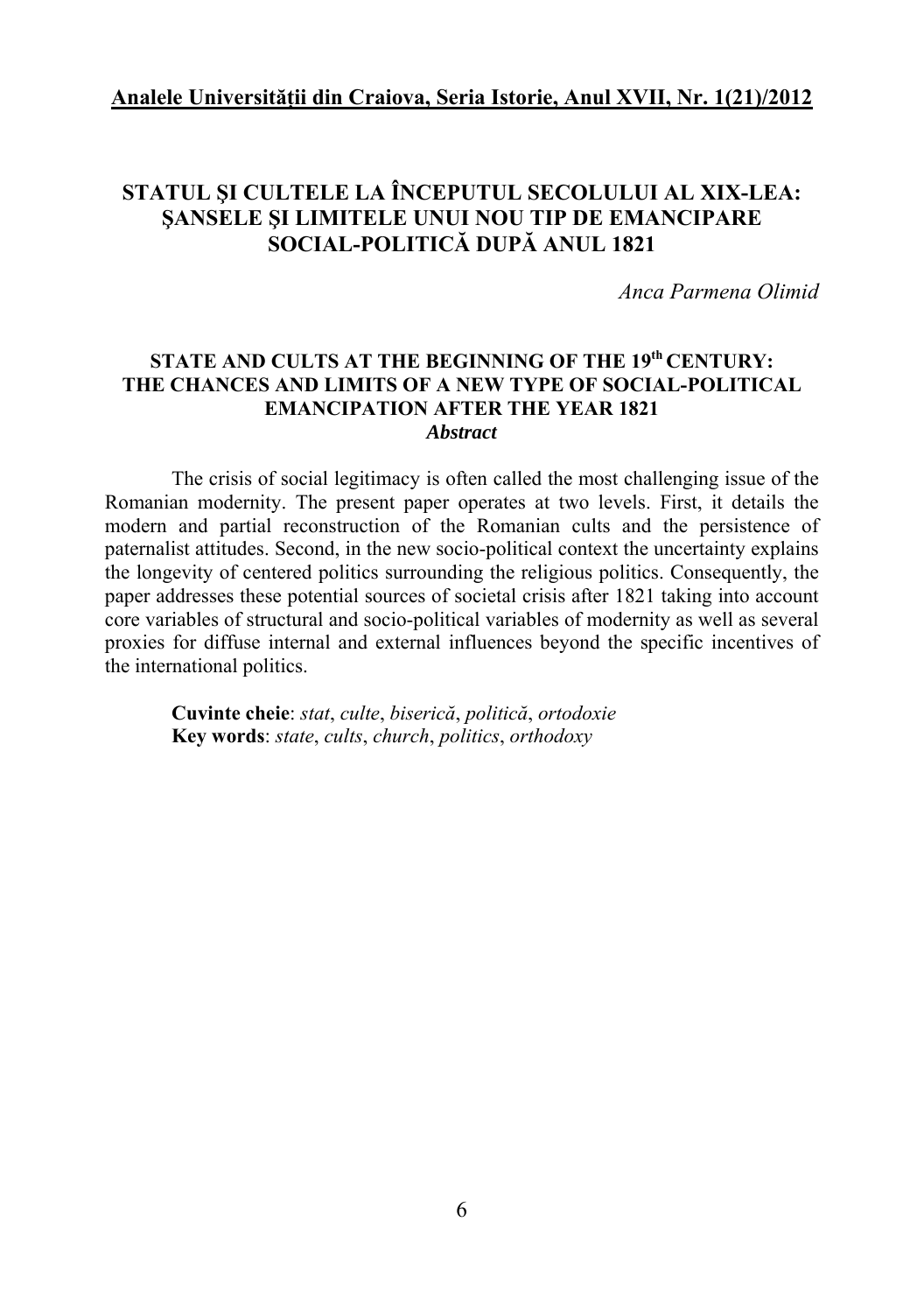## **EVOLUŢIA STATISTICĂ A PATENTARILOR DIN JUDEŢUL DOLJ ÎN PERIOADA REGULAMENTARĂ**

*Daniela Predescu Rădescu* 

#### **STATISTICAL EVOLUTION OF DOLJ COUNTY PATENT PAYERS DURING STATUTORY PERIOD**  *Abstract*

Divide into merchants and craftsmen, patent payers represented a tax category established by the legislation of statutory. Organized into two corporations which have created a series of smaller organizations, mentioned in documents as "iznafuri" or "guilds", they were solving any problems of fiscal and administrative nature, related to merchants or craftsmen. Increased economic activity and greater fiscal stability of increasing numbers of people affected, has produced significant changes in terms of the number and character of urban centres and has changed the composition of the social structure.

**Cuvinte cheie**: *patentari*, *negustori*, *meseriaşi*, *bresle*, *corporaţii*, *staroste* **Key words**: *patent payers*, *craftmen*, *merchants*, *guilds*, *corporations*, *guild*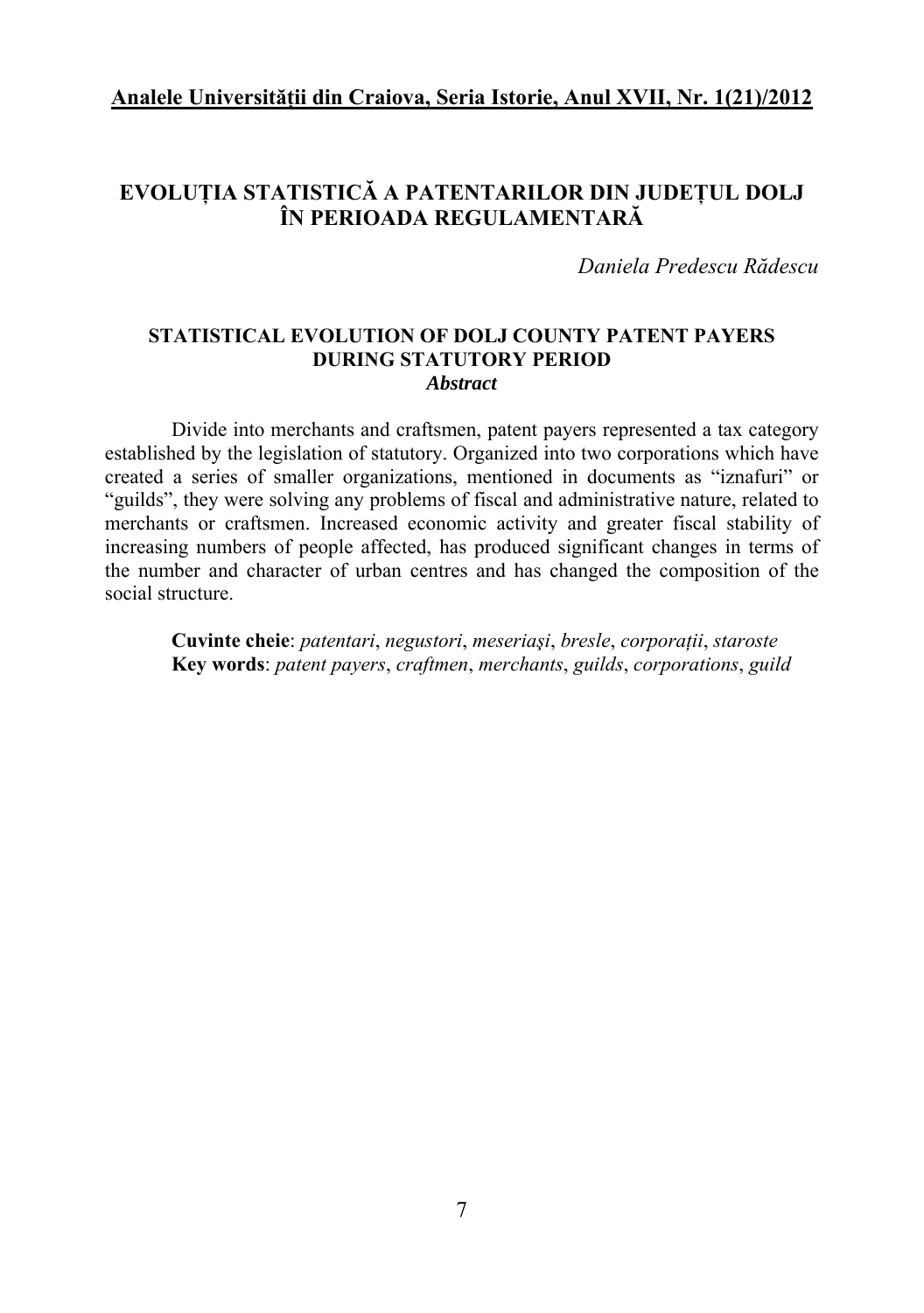## **DESPRE DESCENTRALIZARE ÎN 1878: "ADMINISTRAŢIUNEA ŢĂREI PRIN ŢARĂ"**

*Mihai Ghiţulescu* 

#### **ON DECENTRALIZATION IN 1878: "THE ADMINISTRATION OF THE COUNTRY BY THE COUNTRY"**  *Abstract*

One of the main purposes of the liberal cabinet installed in 1876 was to decentralize state administration. The first step was to partially replace the conservative bill of 1874 with the old one of 1864. Meanwhile, the government prepared a new draft, which was presented to the Chamber in May 1878. Despite the difficult domestic and international context, the deputies paid attention to the administrative issue and they discussed it for more than a month. The discussions finally ceased because of the emergence of new urgent problems on the parliamentary agenda. The new reform was made four years later.

Our aim here is to briefly present the less known legislative project of 1878 and the debates that it generated. They are relevant to how Romanian political elite conceived state organization in the modern period.

**Cuvinte cheie**: *lege*, *administraţie*, *descentralizare*, *comună*, *primar* **Key words**: *law*, *administration*, *decentralization*, *common*, *mayor*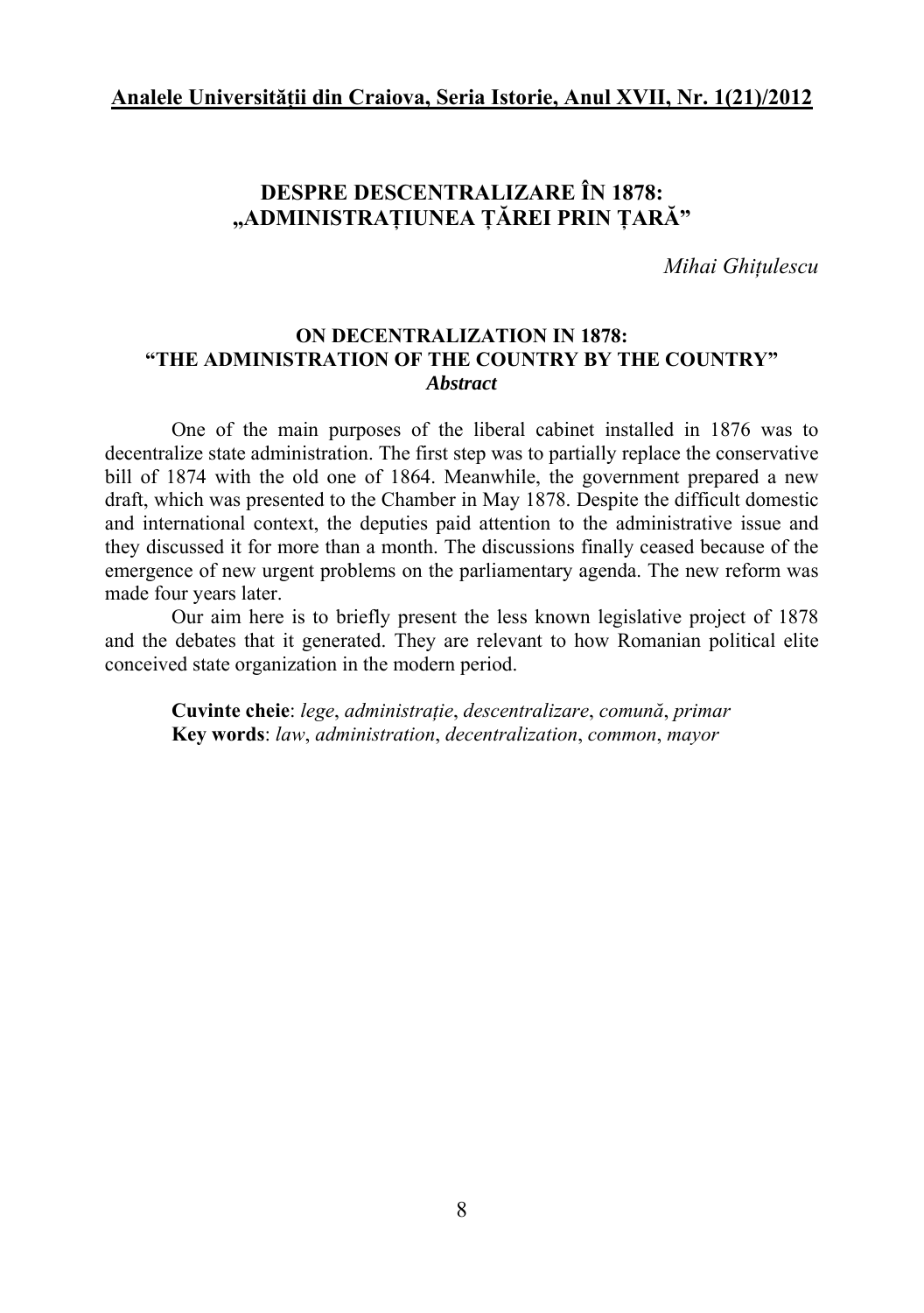## **ROMÂNIA ŞI ITALIA ÎN RELAŢIILE INTERNAŢIONALE. ADERAREA ITALIEI LA TRATATUL DIN 30 OCTOMBRIE 1883 ÎN LUMINA DOCUMENTELOR DIPLOMATICE**

*Ionuţ Şerban* 

#### **ROMANIA AND ITALY IN INTERNATIONAL RELATIONS. THE ACCESSION OF ITALY AT THE TREATY FROM 30th OF OCTOBER 1883 IN LIGHT OF DIPLOMATIC DOCUMENTS**  *Abstract*

After the Treaty from 30<sup>th</sup> of October 1883 signed by Romania and Austro-Hungary and after the accession of Germany at this treaty the same day, in 1888 Italy was the one who accessed at the treaty.

The article reveals through diplomatic documents the negotiations between Constantino Nigra, the Italian Minister in Wien, and count Kalnoky regarding the accession of Italy at the treaty.

**Cuvinte cheie**: *România*, *Italia*, *Relaţii Internaţionale*, *diplomaţie*, *documente diplomatice*

**Key words**: *Romania*, *Italy*, *International Relations*, *diplomacy*, *diplomatic documents*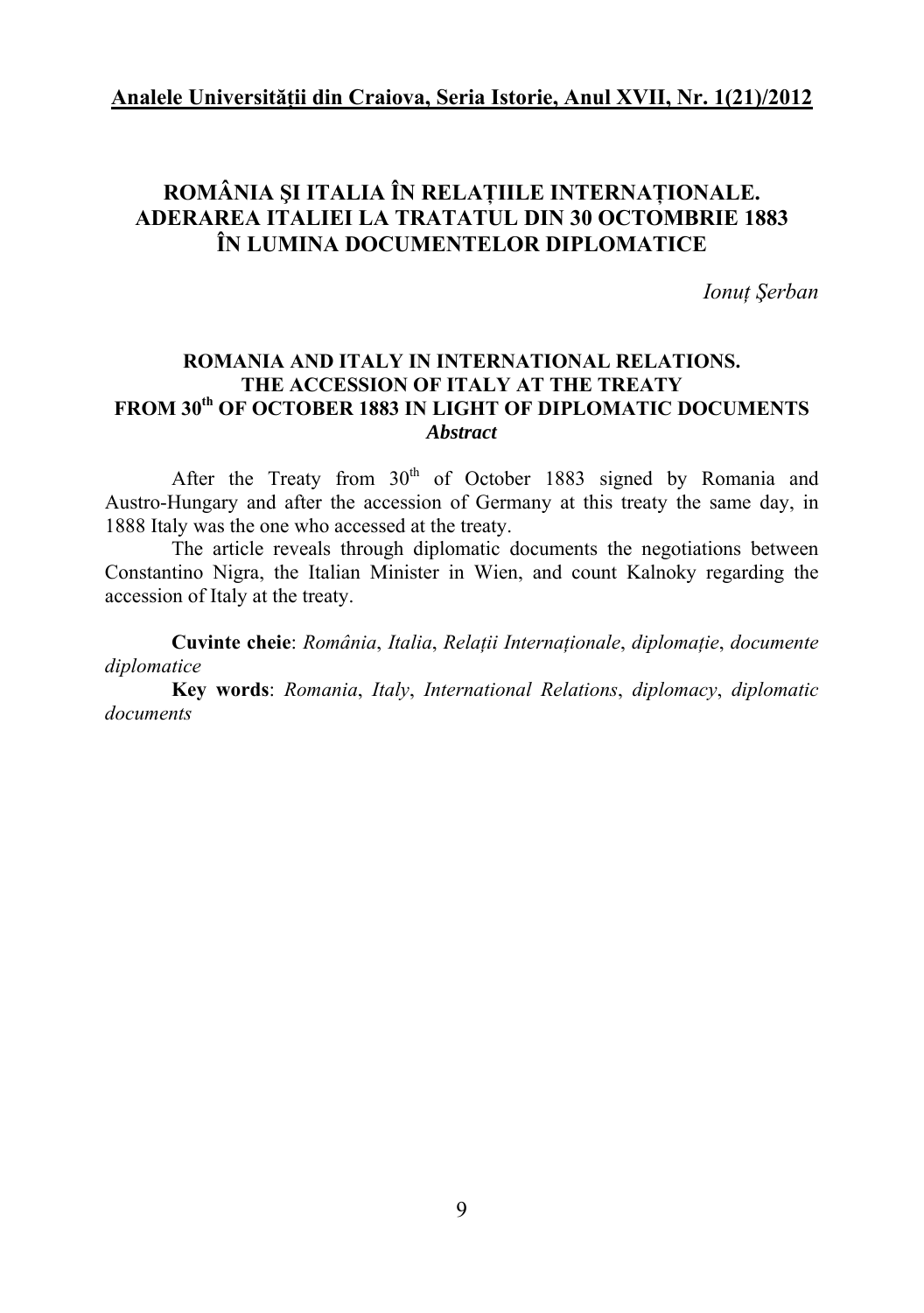## **DIPLOMAŢIA ROMÂNEASCĂ ÎN TIMPUL DOMNIEI LUI CAROL I – O DIPLOMAŢIE DE CABINET?**

*Sorin Liviu Damean* 

#### **THE ROMANIAN DIPLOMACY DURING THE REIGN OF CAROL I – A CABINET DIPLOMACY?**  *Abstract*

From the very beginning of his reign, Carol I took advantage of both his family prestige – the Hohenzollern dynasty – and the influence that his native country – Prussia – could exercise within the European Great Powers, to become a decision-maker in the field of foreign policy. During the whole reign, one can distinguish between three different stages with respect to the Romanian diplomacy: the stage of finding out how the land lies within the European Cabinets with respect to achieving independence diplomatically, the stage of international recognition with respect to Romania's independence, and finally, the stage of the alliance with the Central Powers and the relations implied until The First World War

**Cuvinte cheie**: *diplomaţie*, *Carol I al României*, *relaţii internaţionale*, *Marile Puteri*

**Key words**: *Diplomacy*, *Charles Ist of Romania*, *International Relations*, *the Great Powers*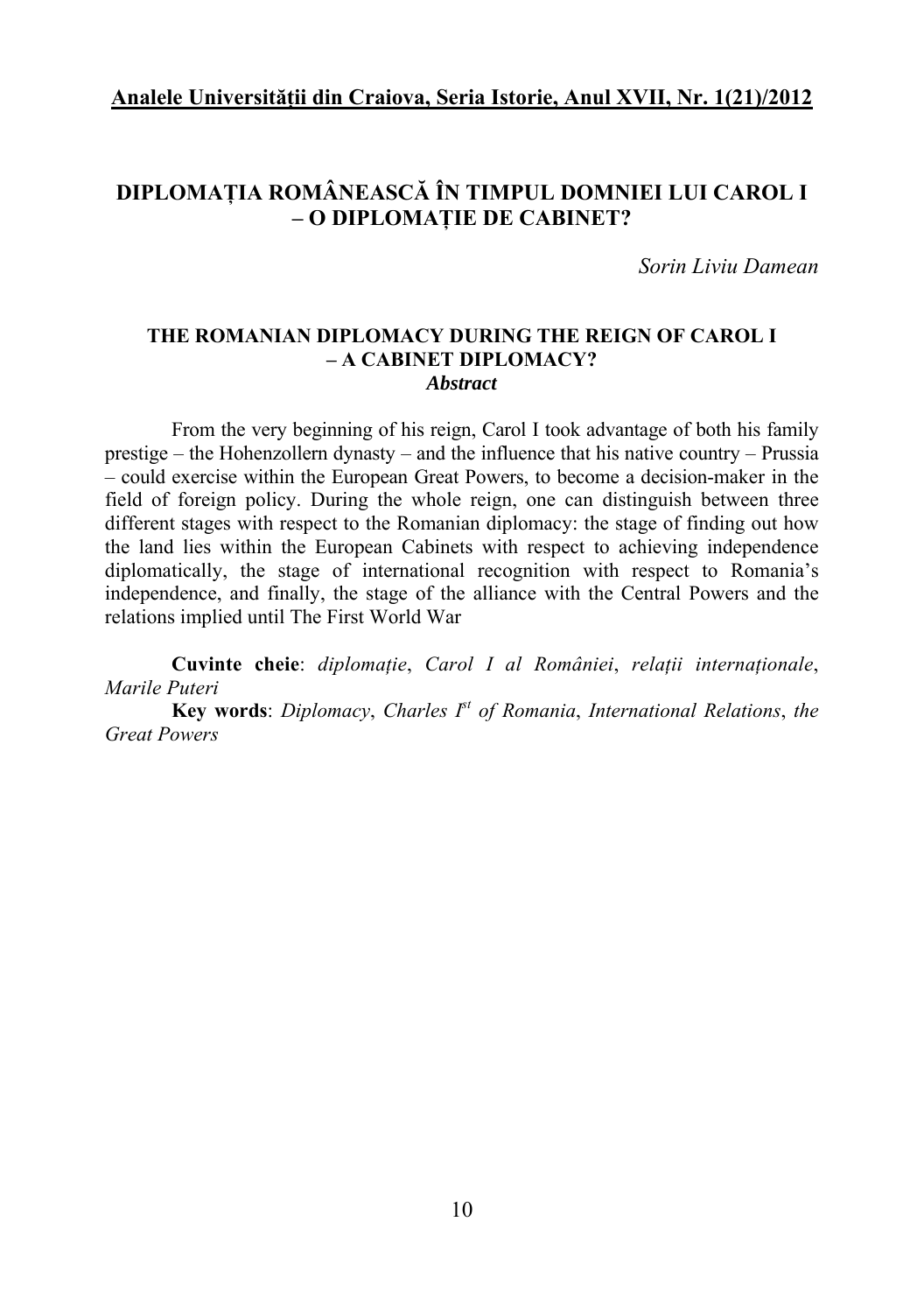## **PREOCUPĂRILE INTERNE ŞI INTERNAŢIONALE ALE MITROPOLITULUI PRIMAT MIRON CRISTEA PENTRU REPOZIŢIONAREA ŞI REAFIMAREA BISERICII ORTODOXE ROMÂNE**

*Lucian Dindirică*

#### **PRIMACY METROPOLITAN MIRON CRISTEA'S INTERNAL AND INTERNATIONAL CONCERNS FOR REPOSITIONING AND REASSERTING THE ROMANIAN ORTHODOX CHURCH**  *Abstract*

A few months after he became Primate of Romanians, Miron Cristea tried to reaffirm, on the international level, the Romanian Orthodox Church now corresponding jurisdictional to the Reunited Romania. Under these conditions he asked to Romanian Holly Synod (Convocation) on March  $5<sup>th</sup> - 18<sup>th</sup>$  1920, for the support in organizing an Ecumenical Council, idea that was going to be send for acceptance to all the Orthodox churches around the world. In his proposal Miron Cristea asked for 9 important points that were going to be debated in the Romanian Orthodox Conference, among which we recall: actions for repel the sects, replacing the Julian calendar with the Gregorian one, celebrating the major holidays on Sundays, changing and adapting the ceremonies, Lent issues, the remarriage of widower priests and so one.

**Cuvinte cheie**: *Miron Cristea*, *Sfântul Sinod al Bisericii Ortodoxe Române*, *Conferinţa de Pace de la Lausanne*, *problema îndreptării calendarului iulian*, *patriarhii ortodocşi ai Răsăritului*

**Key words**: *Miron Cristea*, *The Holy Synod of the Romanian Orthodox Church*, *Peace Conference from Lousanne*, *the issue of straightening Julian's calendar*, *Eastern Orthodox Patriarchs*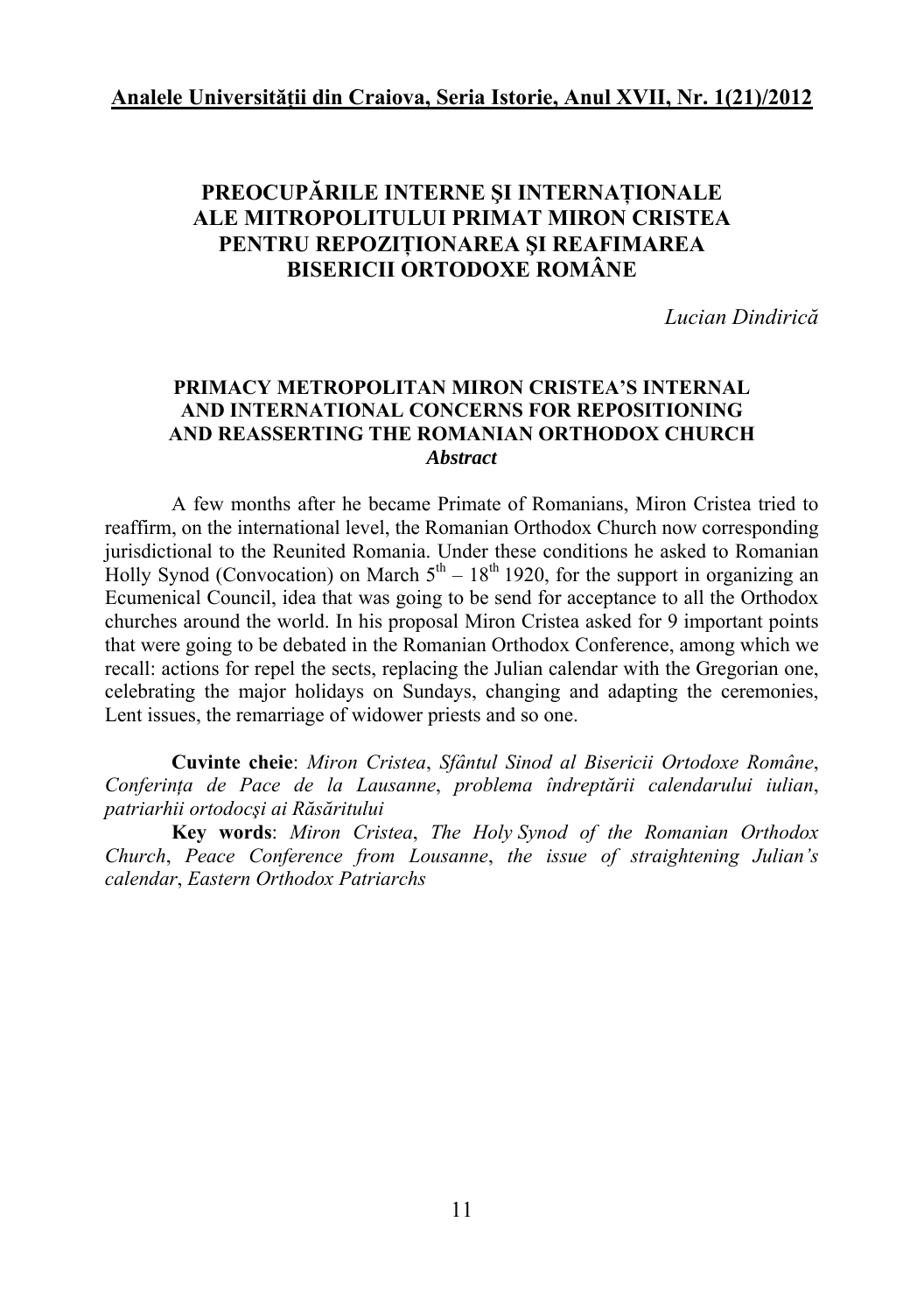## **DEMOCRAŢIE ŞI CULTURĂ ÎN PRIMUL DECENIU DE FUNCŢIONARE A RADIOULUI ROMÂNESC (1928-1938)**

*Rodica Marilena Păvălan* 

#### **DEMOCRACY AND CULTURE DURING THE FIRST DECADE OF EXISTENCE OF THE ROMANIAN RADIO SERVICE (1928-1938)**  *Abstract*

The discovery of hertzian waves and the possibilities of the remote transmission of the radio signals determined major preoccupations all over the world on using them for military, economical and political objectives. Romania made no exception and succeeded in keeping up with the implementation of the new means of communication, managing to have a radio broadcasting service of its own, before the Second World War, with great contributions to the proliferation of the information necessary for educating people and for the progress of society. Major personalities in history, sociology, literature and music shared their thoughts in front of the microphone at the national radio and the radio programmes in the first decade of activity were considered among the most balanced in Europe.

**Cuvinte cheie**: *comunicare*, *radio*, *educaţie*, *echilibru*, *cultură* **Key words**: *communication*, *radio*, *education*, *equilibrium*, *culture*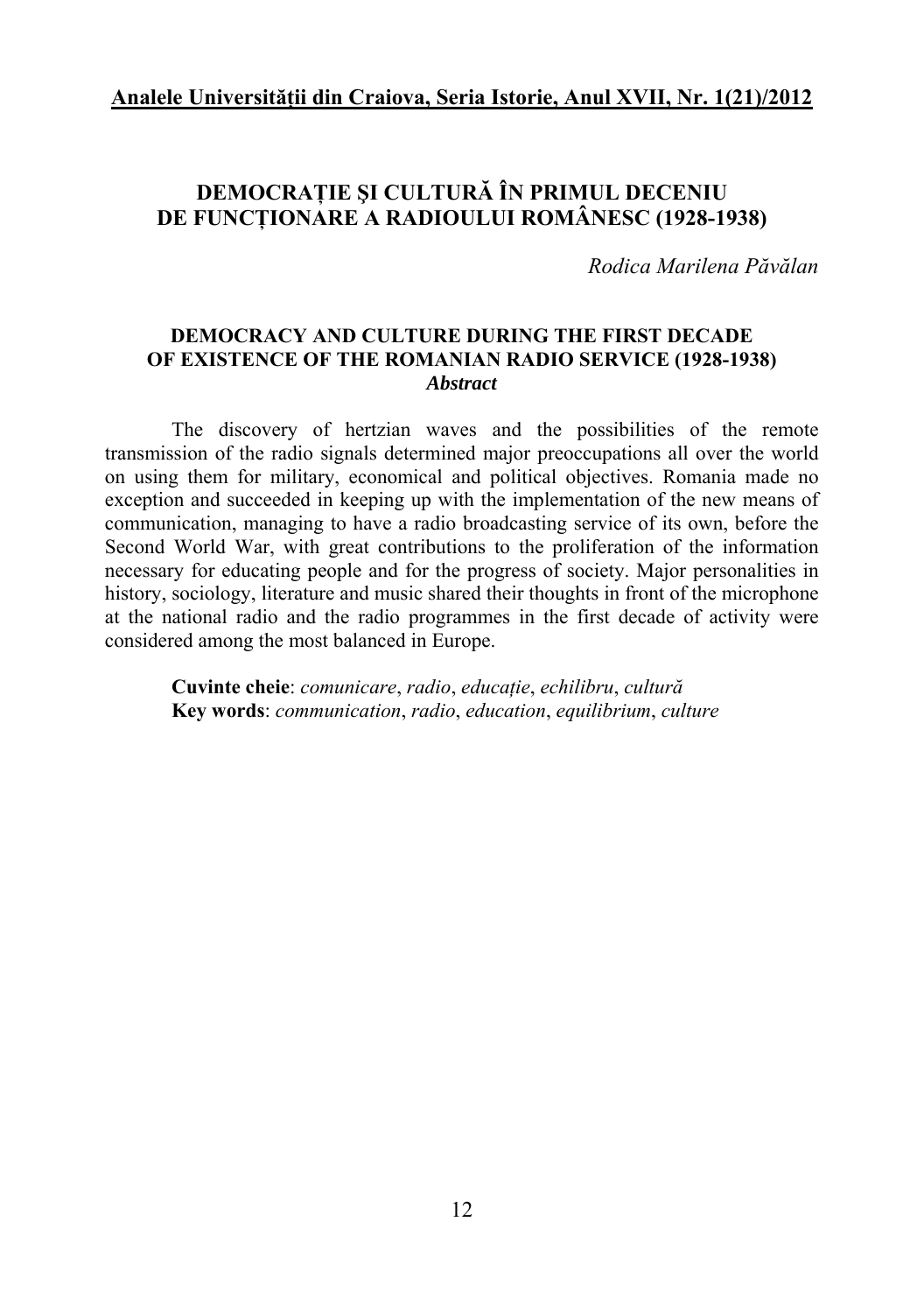#### **VICTOR SLĂVESCU – MINISTRU DE FINANŢE (1934-1935)**

*Iulian Oncescu, Andrei Tudorache* 

#### **VICTOR SLĂVESCU – MINISTER OF FINANCE (1934-1935)**  *Abstract*

As a politician, Victor Slăvescu was related to the National Liberal Party. Member of this party since 1915, he served until its dissolution in 1947. He was close associate of some liberal leaders, president of the National Liberal organizations from Râmnicu Sărat and Covurlui (1928, respectively 1934), was elected from P.N.L. deputy for six times, but also assigned to functions of Under Secretary of State and Minister of Finance (1934-1935). Therefore as a liberal politician the most important position that Victor Slăvescu held was the one of finance minister (1934-1935), in the government Gheorghe Tătărescu (1934-1937).

**Cuvinte cheie**: *Victor Slăvescu*, *om politic*, *ministru al Finanţelor (1934-1935)*, *guvernul Gheorghe Tătărescu (1934-1937)*, *România interbelică* **Key words**: *Victor Slăvescu*, *politician*, *Minister of Finance (1934-1935)*, *Gheorghe Tătărescu government (1934-1937)*, *the interwar Romania*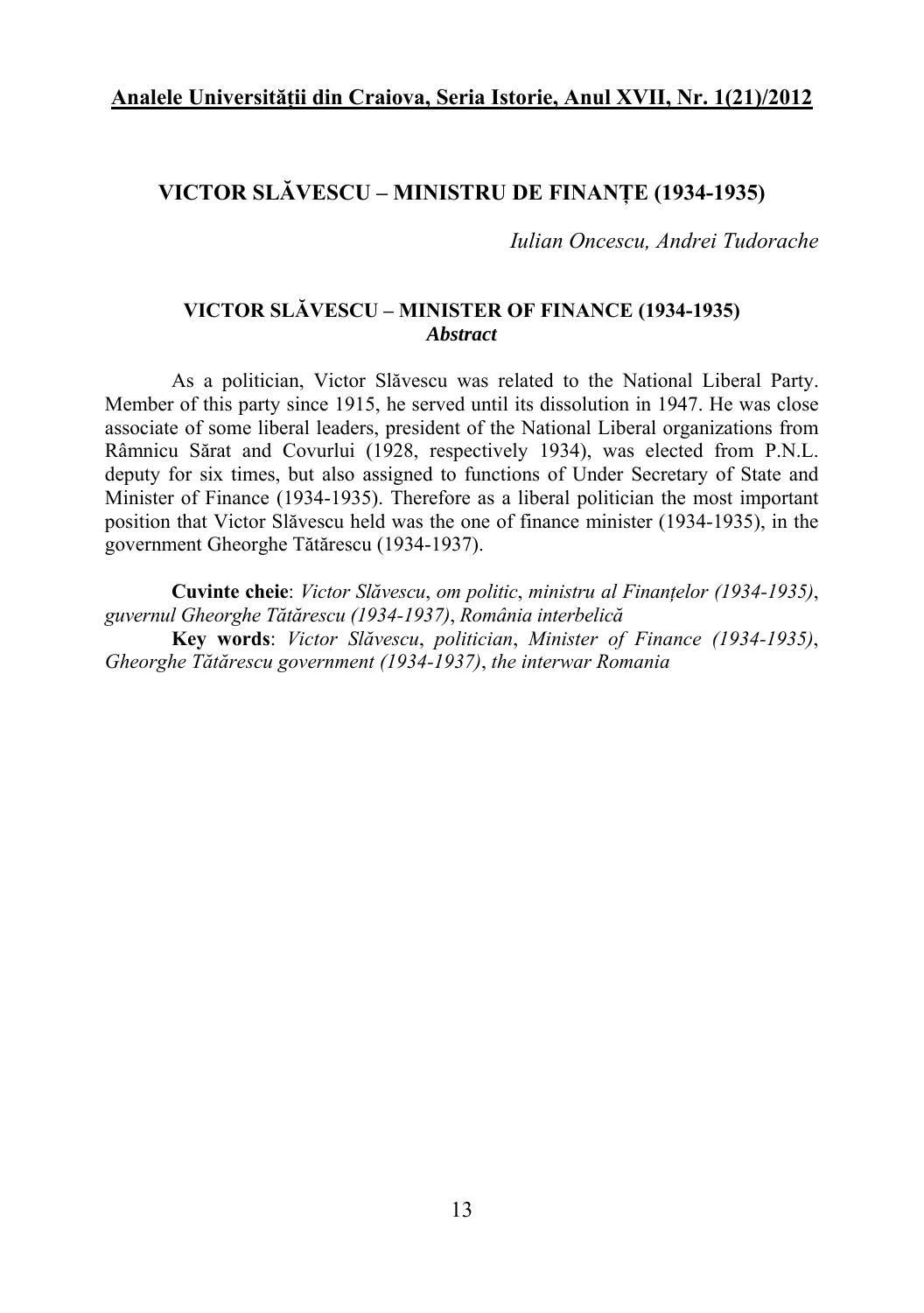## **SITUAŢIA INTERNAŢIONALĂ – DIN ANII 1936, 1937 –, ÎN VIZIUNEA UNUI ATAŞAT MILITAR ROMÂN LA LONDRA**

*Marusia Cîrstea* 

#### **INTERNATIONAL SITUATION – DURING THE YEARS 1936, 1937 –, IN THE VISION OF A ATTACHED ROMANIAN MILITARY IN LONDON**  *Abstract*

This article presents some original documents, developed by Commander Gheorghe Dumitrescu during 1936-1937. Documents evidence the Great Powers role in the Spanish Civil War as well as other international events. Referring to this, Commander George Dumitrescu pointed out that: "Today exist: Japanese-American rivalry in the Pacific, French-Italian in the Mediterranean sea, the recognition of the German Navy which will have in response the revival and development of the Russian Navy".

**Cuvinte cheie**: *comandorul Gheorghe Dumitrescu*, *Franco*, *războiul civil din Spania*, *Marea Britanie*, *Franţa*

**Key words**: C*ommander Gheorghe Dumitrescu*, *Franco*, *the Spanish Civil War*, *United Kingdom*, *France*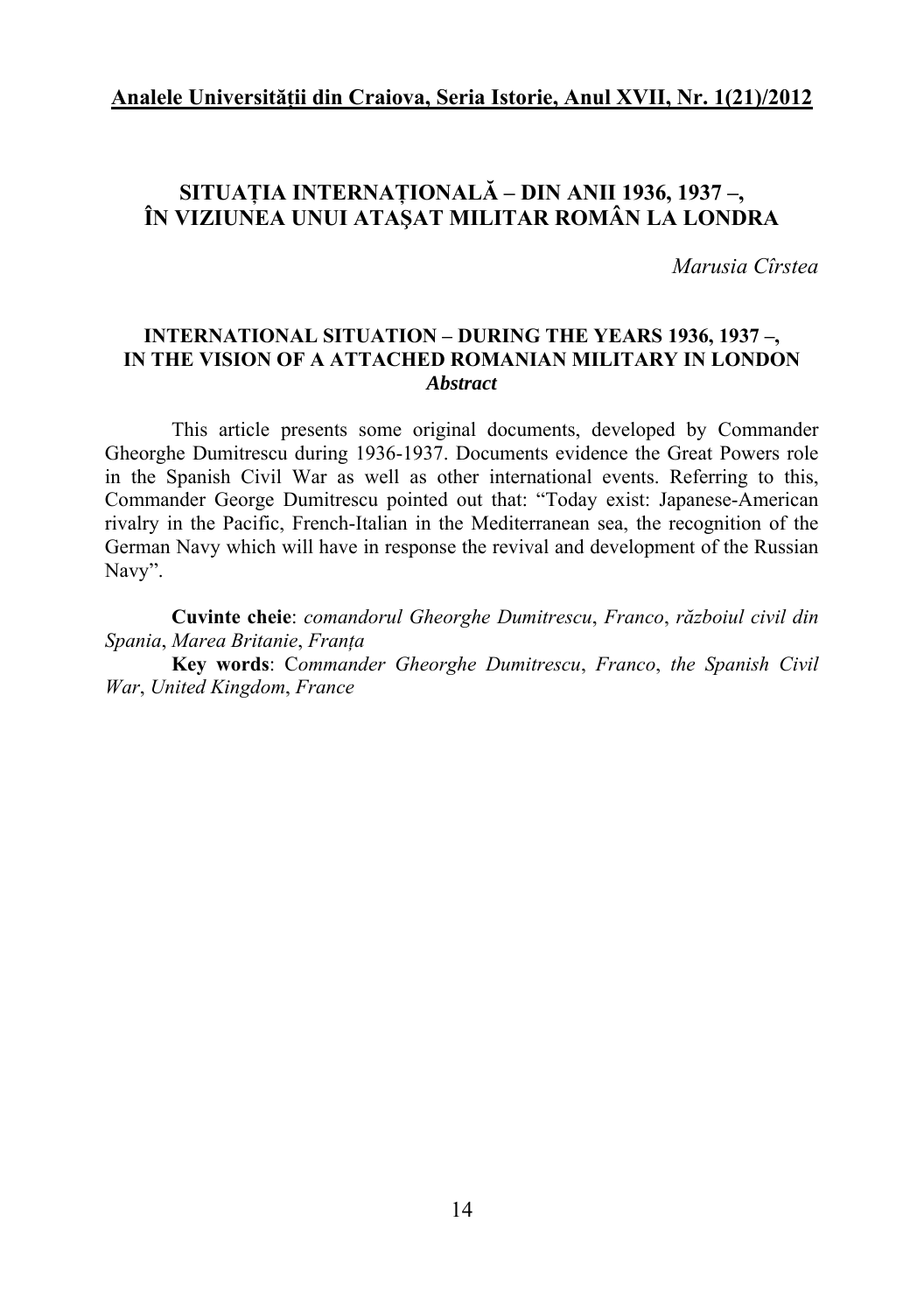### **EŞECUL POLITICII DE RELANSARE A FRONTULUI RENAŞTERII NAŢIONALE – INFLUENŢE INTERNE**

*Mihaela Camelia Buzatu* 

#### **THE FAILURE OF THE RELAUNCH POLICY OF THE NATIONAL RENAISSANCE FRONT – INTERNAL INFLUENCES**  *Abstract*

The death of the prime minister Armand Călinescu, on September  $21<sup>st</sup>$ , 1939, imposed the transfer of prerogatives of undeclared leader of the National Renaissance Front to King Carol II; the sovereign tried, first by launching the F.R.N. Program manifesto, and then through the decree-law of F.R.N. reorganization, to implement a large scale campaign to revive the Romanian single-party. Although he held all the levers of power in his hands, the sovereign, also influenced in his approach by the evolution of external events, failed to carry out the plan to reform the National Renaissance Front.

**Cuvinte cheie**: *Frontul Renaşterii Naţionale*, *Carol al II-lea*, *politică de relansare*, *manifest program*, *lege de reorganizare*

**Key words**: *National Renaissance Front*, *King Carol II*, *relaunch policy*, *program manifesto*, *reorganization law*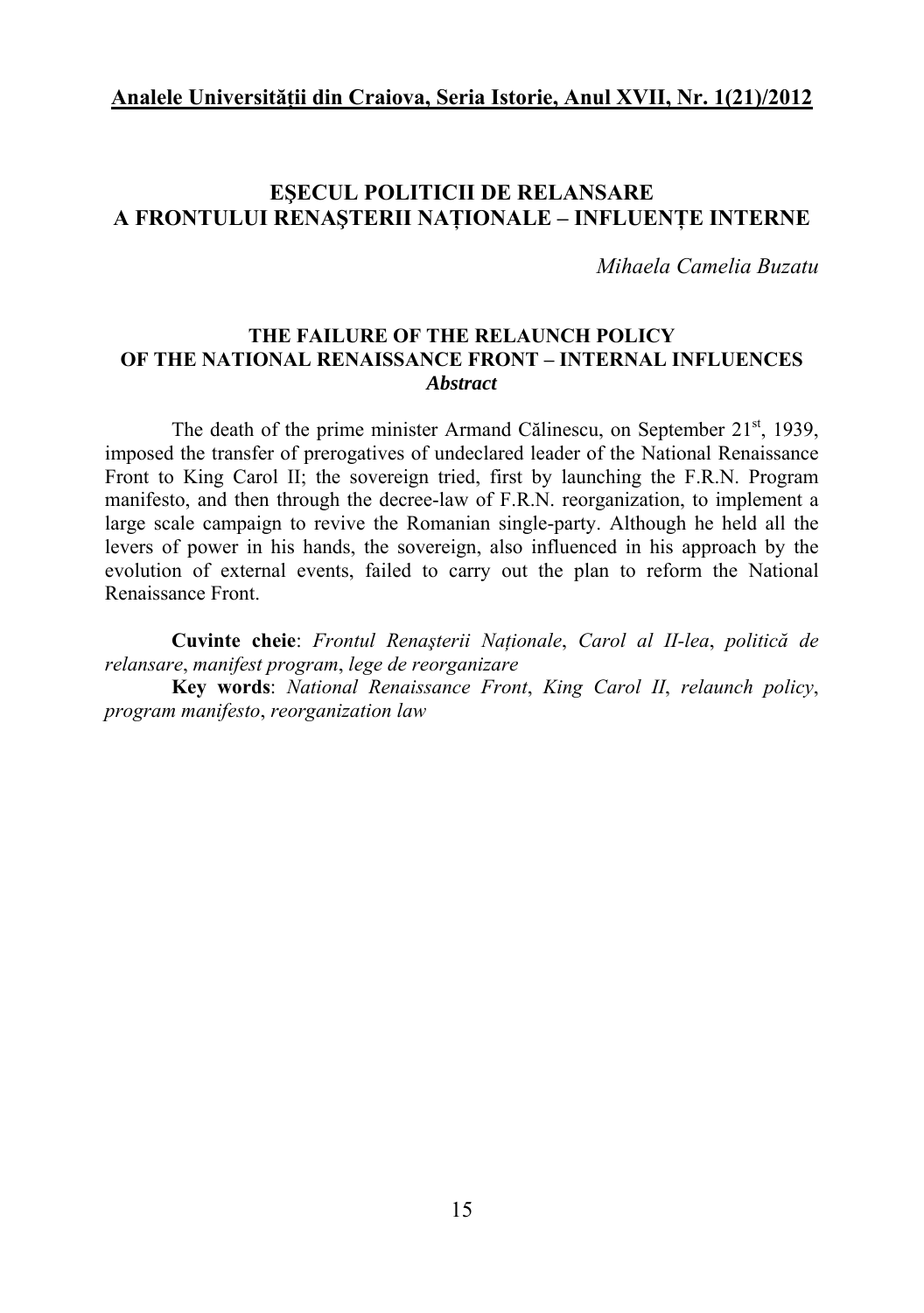### **ARTIŞTII ROMÂNI LA ÎNCEPUTUL REGIMULUI COMUNIST**

*Paul Nistor* 

#### **ROMANIAN ARTISTS AT THE BEGINNING OF THE COMMUNIST REGIME**  *Abstract*

To ensure the collaboration of the artists, the P.C.R. ideologists invented, being inspired a treacherous system in which coerciveness mixed with incentives and with the illusion of the official support for all the areas of culture. On one hand, all of the public artistic manifestations were strictly controlled, by a series of biased criteria and judges that had more to do with the regime than they did with plastic arts. On the other hand, the incentives offered by the communists were not few and they could tempt anyone, especially people at the beginning of their career, or those already half-way there, who needed a title.

**Cuvinte cheie**: *comunism*, *artişti*, *ideologie*, *socialism realism*, *arta totalitară* **Key words**: *communism*, *artists*, *ideology*, *socialist realism*, *totalitarian art*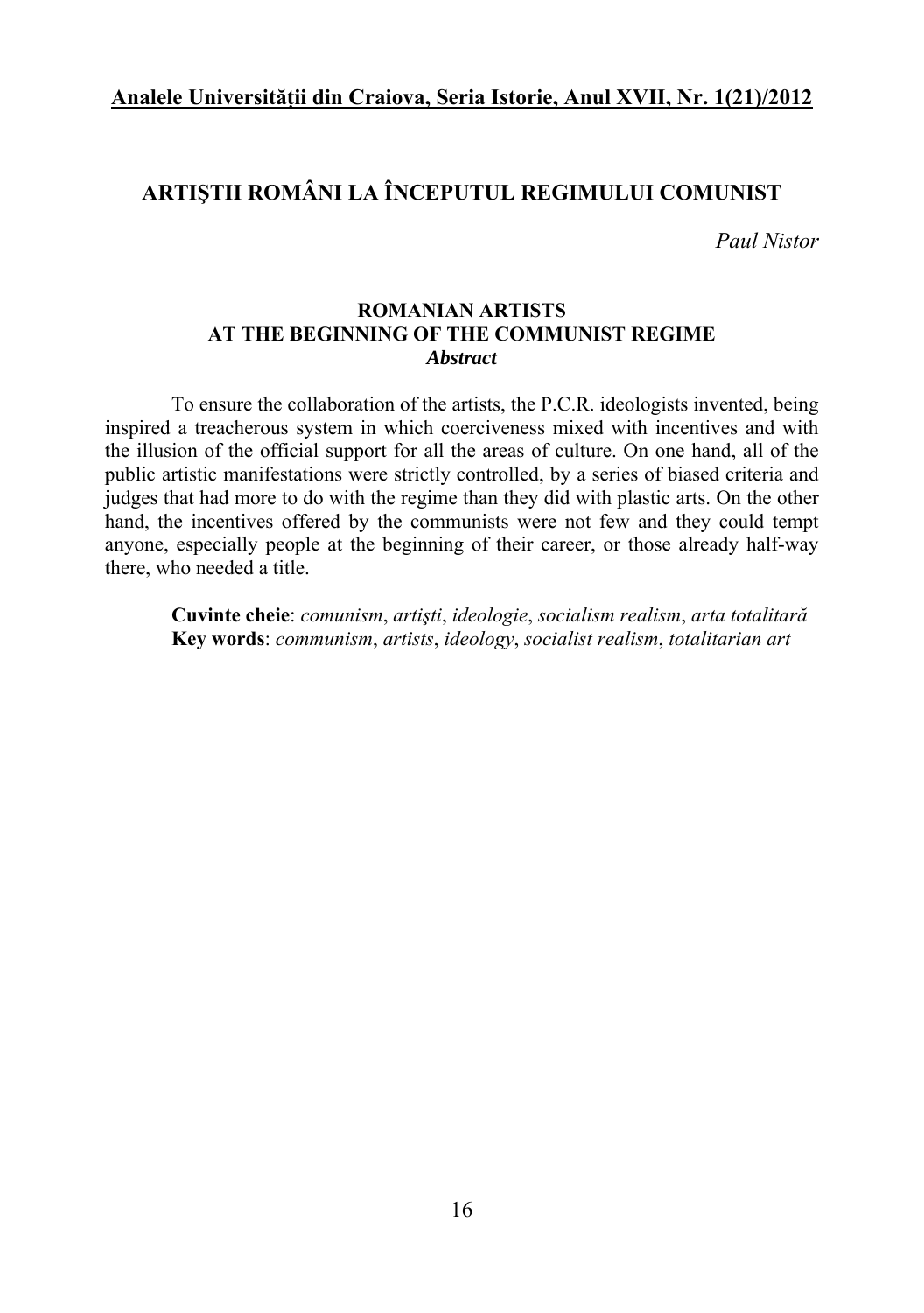# **MISCELLANEA**

## **DACIA ROMANĂ – ÎNTRE CUCERITORI ŞI REFORMATORI**

*Florian Olteanu* 

#### **ROMAN DACIA –BETWEEN CONQUERORS AND REFORMERS**  *Abstract*

The article presents the way in which the Dacian kingdom was subdued by Roman Empire, and the ways of geopolitical thinking. The real "breakthrough" was made by Traian. His successors have tried to keep as long as possible the Province of Dacia, until the age of Aurelian. This emperor settled another Dacian province in the south of Danube. In the tetrarch age, Galerius, son of a Dacian-Roman woman refugee in Southern Danube, named Romula, from Romula (Reşca, Romania), and Constantine the Great followed to the heritance of Traian, restoring the Roman authority, behind two Roman vallum from Drobeta, Romula, Pietroasele and the Danubian line. Constantine erected in Rome a Triumphal Arch, with eight statues of Dacians, near the Colloseum.

**Cuvinte cheie**: *Dacia*, *moştenirea lui Traian*, *reformatori*, *cuceritori*, *împăraţi*  **Key words**: *Dacia*, *Traian's heritance*, *reformers*, *conquerors*, *emperors*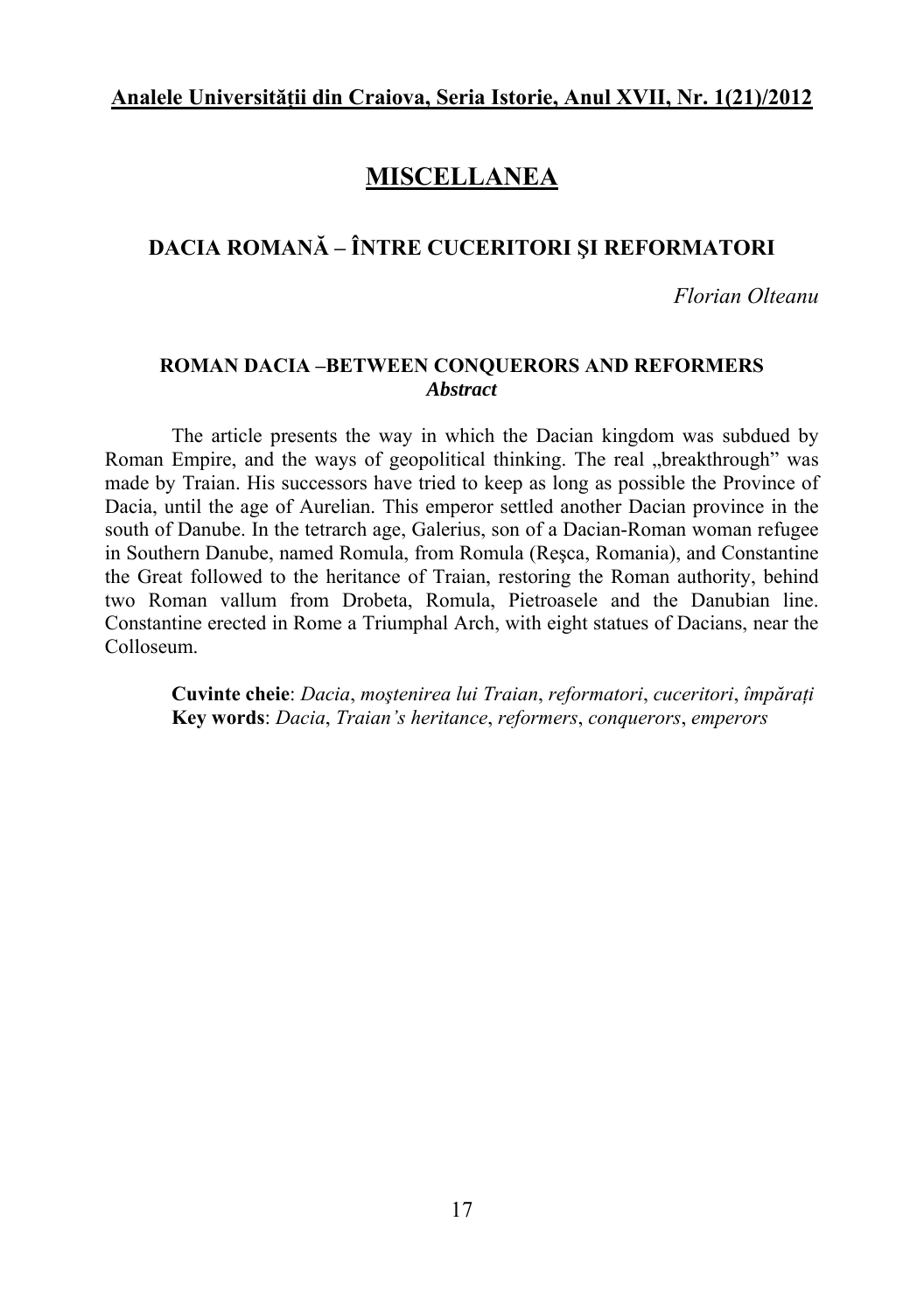### **O IMAGINE PUŢIN CUNOSCUTĂ A LUI ALEXANDRU LĂPUŞNEANU – CTITOR AL UNEI BISERICI DIN LIOV**

*Anca-Mihaela Tătaru* 

#### **UNE IMAGE PEU CONNUE D'ALEXANDRU LAPUSNEANU – FONDATEUR D'UNE EGLISE DE LIOV**  *Resumé*

Le texte *Une image peu connue d'Alexandru Lăpuşneanu – fondateur d'une eglise de Liov* veut analyser quelques gestes du prince Alexandru, gestes determinées par l'essor de la Reforme dans le regat Jagellon et Transylvanie. Pour cette chose nous avons choisi cette eglise de Liov, eglise qui cache au-delá des les mots utilises au levée d'un ètablissement, et quelques gestes qui individualise la reigne de Lăpuşneanu et montre comme on organise la reigne pendant le seizieme siècle. Ainsi, l'utilisation de nomme d'Alexandru sûr le cloche donné à cette eglise ne peut pas être accidentelle car ainsi comme on montrera, et le nomme de le prince n'est pas choisi occasionnel. Aussi, l'attention avec quelle est garnit cette fondantion pendant les deux reignes (uniquement Slatina, la nécropole de Lăpuşneanu, a beneficié de la même attitude) montre le désir de le prince de s'affirmer parmi les catholiques et les protestants de Liov. Les mots de le prince dites a la communauté ortodoxe de Liov sont d'inspiration biblique et montre l'attention particulière pour sa fondation. Aussi et le patron de l'église transmet le désir de le prince à devenir le défenseur de ces orthodoxes.

**Cuvinte cheie**: *Liov*, *clopot*, *Alexandru Lăpuşneanu*, *gest*, *cuvânt* **Mots-clefs**: *Liov*, *cloche*, *Alexandru Lăpuşneanu*, *geste*, *mont*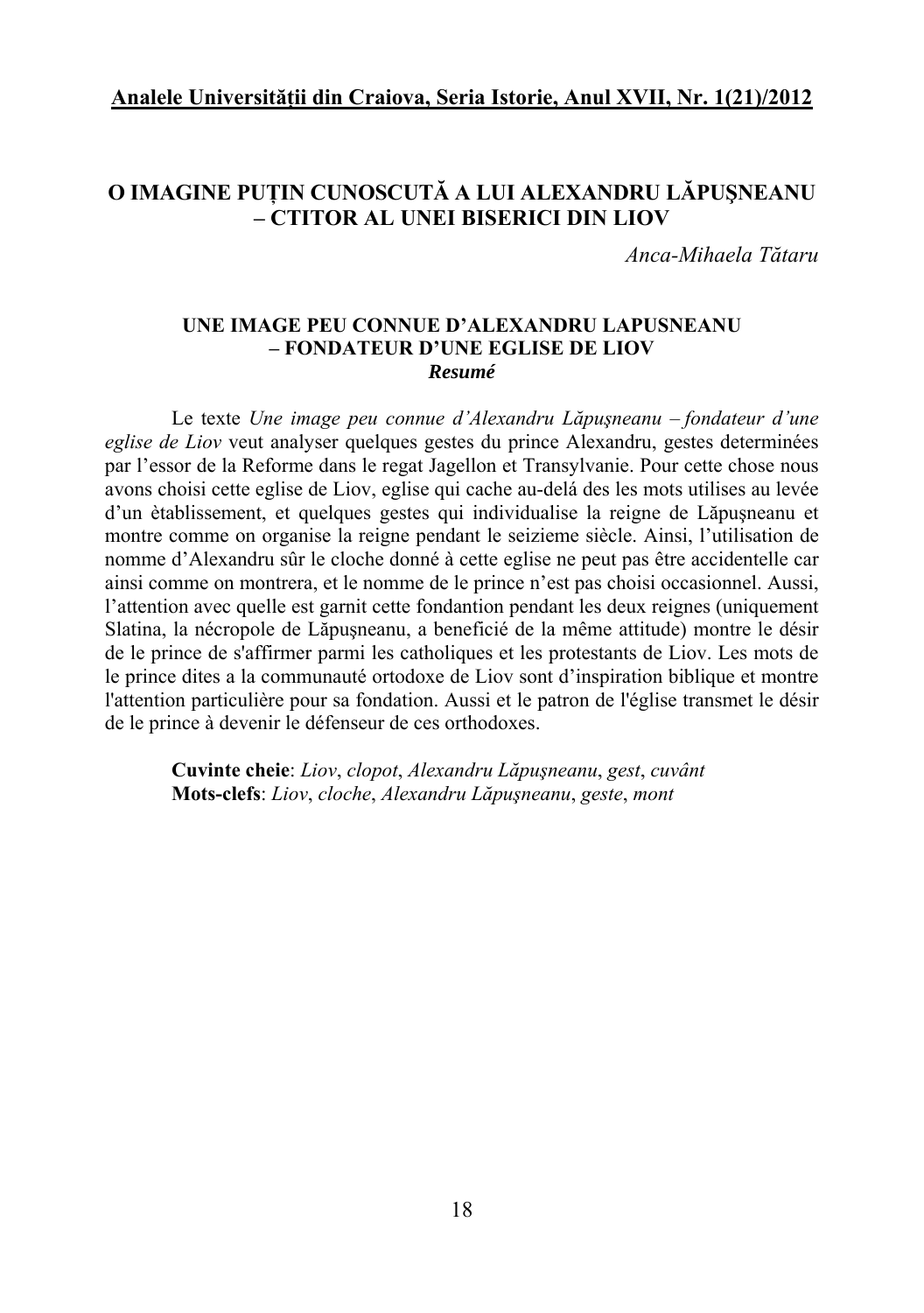### **THE "HORRIBLE CRIME" OF SCARVULIS (1880). ETHNICAL STEREOTYPES REGARDING THE GREEKS IN ROMANIA DURING THE LATTER HALF OF THE 19th CENTURY**

*Gabriel Constantinescu* 

#### **,,CRIMA ORIBILĂ" A LUI SCARVULIS. STEREOTIPURI ETNICE PRIVITOARE LA GRECI ÎN ROMÂNIA ÎN A DOUA JUMATATE A SECOLULUI AL XIX-LEA**  *Rezumat*

Un caz de pedofilie din 1880 a îngrozit societatea românească. Scarvulis, un grec din Brăila, îşi violase fiica. Acest caz a dus la o serie de relatări în presă care reiterau imagini stereotipice ale grecilor ce erau răspândite în România în acea perioadă. Începând de la mijlocul secolului al XIX-lea până în primii ani ai următorului secol, a existat o atitudine anti-grecească la toate nivelurile societății. Grecii erau reprezentati de regulă, drept indivizi imorali. Se poate considera că ei erau tinta unei cenzuri sociale adânc înrădăcinate în structurile societății românești. Numele "Scarvulis" a căpătat o putere simbolică atunci când a început să fie folosit în relatările din ziarele care prezentau cazuri de pedofilie sau de imoralitate.

#### **THE "HORRIBLE CRIME" OF SCARVULIS (1880). ETHNICAL STEREOTYPES REGARDING THE GREEKS IN ROMANIA DURING THE LATTER HALF OF THE 19th CENTURY**  *Abstract*

In 1880 a case of pedophilia horrified the Romanian society. A Greek from Brăila, Scarvulis had raped his daughter. This triggered a series of newspaper accounts that reiterated stereotypical images of Greeks that were widespread in Romania at that time. Starting from the mid  $19<sup>th</sup>$  century until the first years of the  $20<sup>th</sup>$  century there was an anti-Greek attitude present at all the levels of the society. The Greek was mainly depicted as immoral. Greeks can be seen as the target of a social censuring, which was rooted in the structures of the Romanian society. The name "Scarvulis" acquired a symbolic power when entering the vocabulary of newspaper reports describing cases of pedophilia or immorality.

**Cuvinte cheie**: *pedofilie*, *Scarvulis*, *Grecii*, *Fanarioţii*, *stereotip*, *cenzura socială* **Key words**: *pedophilia*, *Scarvulis*, *Greeks*, *Fanariots*, *stereotype*, *social censure*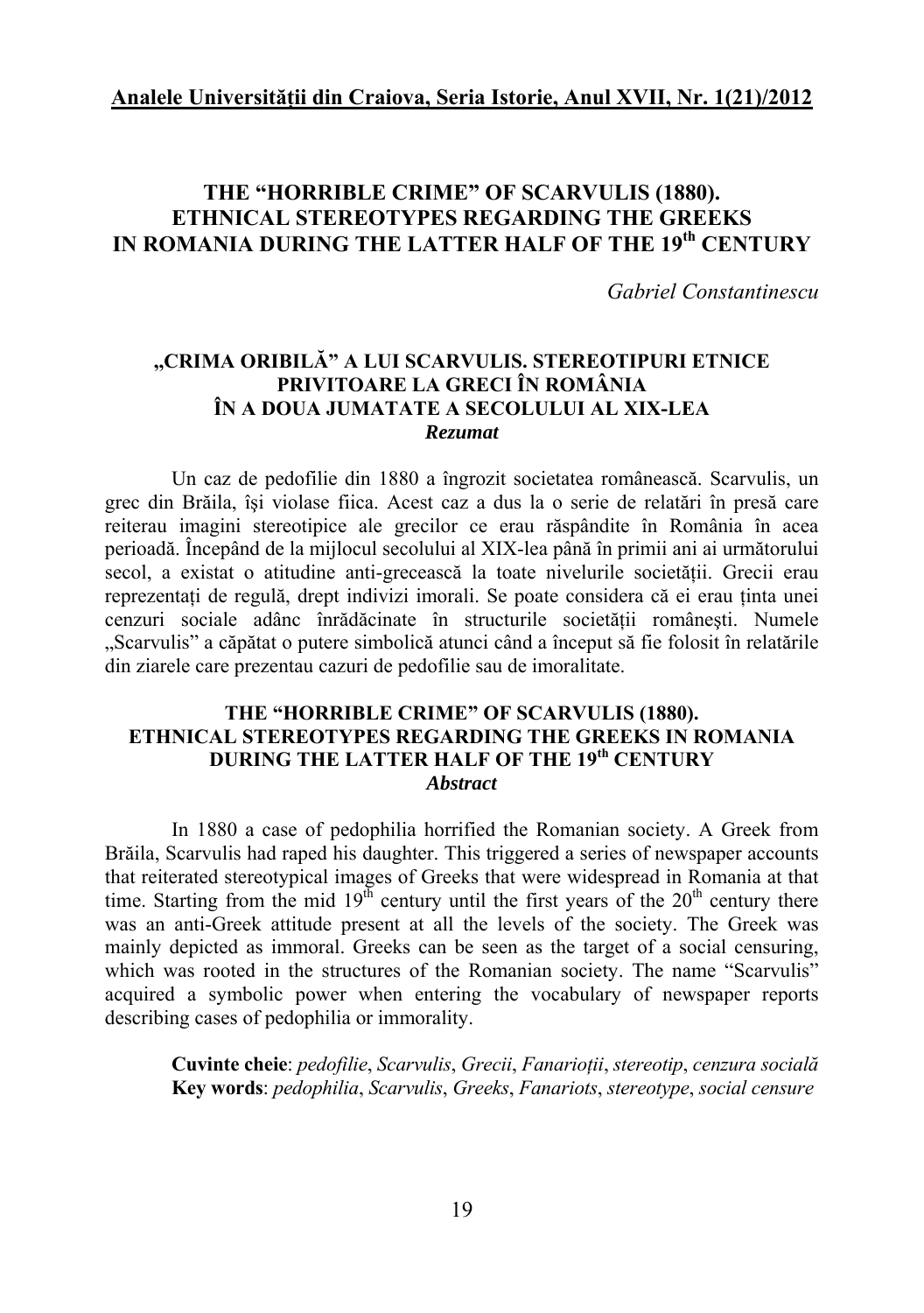# **IPOSTAZE ALE REGELUI CAROL I AL ROMÂNIEI ÎN ARTA GRAFICĂ**

*Radu Gabriel Dumitrescu* 

#### **THE KING CAROL I OF ROMANIA IN THE GRAPHIC ARTS** *Abstract*

The Portraits analyzed in this study show a decline of a graphic art in Romania in favor of the series, in the second decade of the nineteenth century, excepted only the work of Theodor Aman. Lithographs and etchings presented are generally copied from photographs, which start to occupy a dominant position in the visual arts, through the rapid and cheap means of reproduction. Portraits of Carol I capture important moments of his reign, such as his installation as Ruler in Bucharest, his marriage to Princess Elizabeth, his participation in the 1877-1878 war, his proclamation as King of Romania and ending with the celebration of the 40-year reign.

**Cuvinte cheie**: *Carol I*, *litografie*, *portrete*, *fotografie*, *propagandă* **Key words**: *Carol I*, *lithography*, *portraits*, *photo*, *propaganda*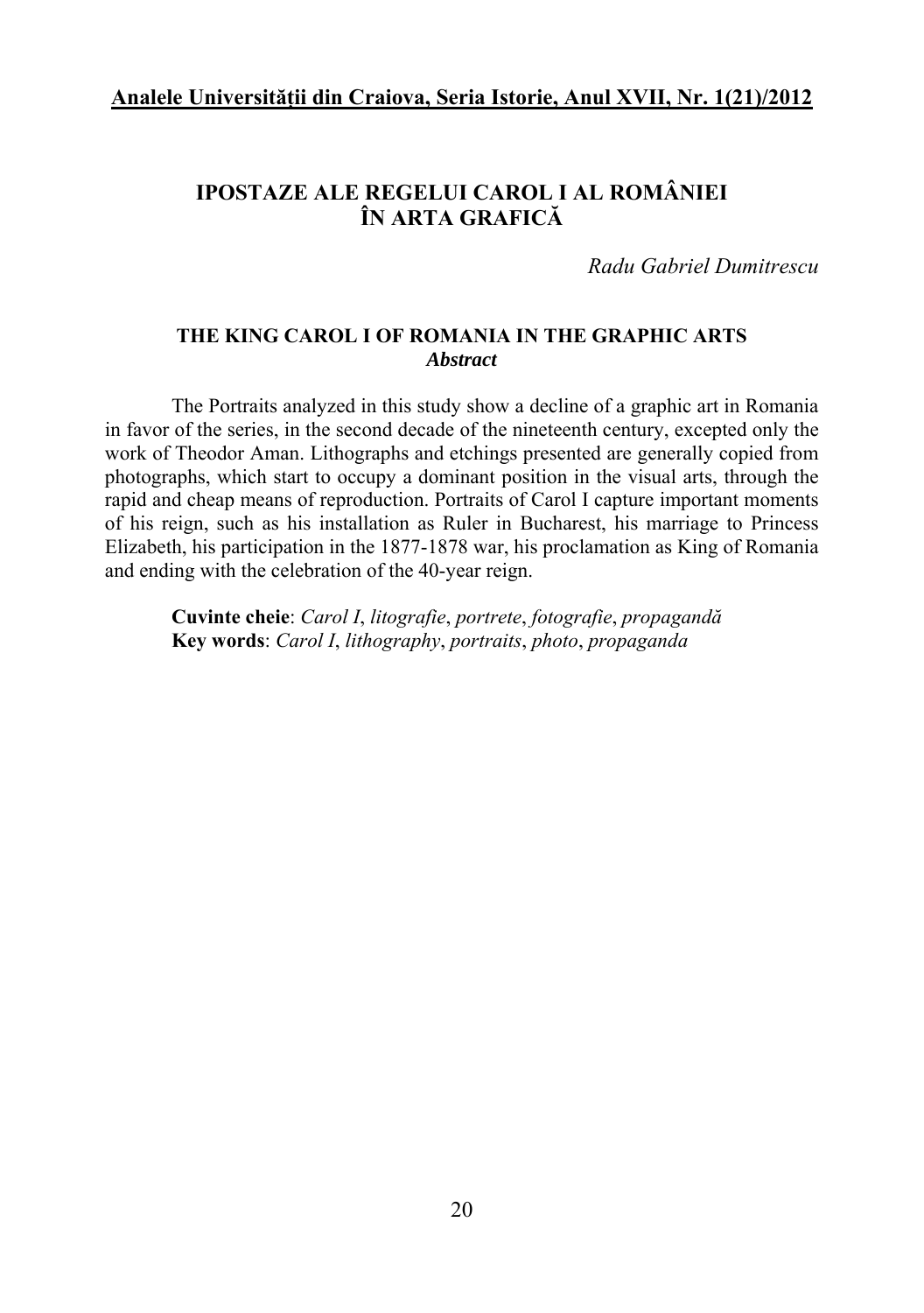# **RAPORTURILE DIPLOMATICE ROMÂNO-ELENE LA CUMPĂNA SECOLELOR XIX ŞI XX**

*Diana-Mihaela Vancea (Văncica)* 

#### **ROMANIAN-HELLENIC DIPLOMATIC RELATIONS**  AT THE TURN OF THE 19<sup>th</sup> AND 20<sup>th</sup> CENTURIES *Abstract*

The Romanian-Hellenic diplomatic relationships were influenced by the Macedo-Romanians'problems.

The Romanian state was supporting the schools and churches of the Macedo-Romanians. Romania, seeked to ensure the cultural and linguistic survival of this minority and had no intention to annex their territory. The Hellenic state considered that Macedonia, belonged to the Greek national patrimony and that Macedo-Romanians were also Greek. Because of anti-Romanian actions, the Romanian government had to take measures that contravened the interests of Greeks that lived in Romania. The problem of Evanghelie Zappa's succession and the provisions of the 1905 Sultan's Act led to multiple tears in diplomatic relationships. However, there were moments of cordial contacts between the two countries such as establishing trading conventions and King Charles the First of Romania's visit at Abazzia.

**Cuvinte cheie**: *relaţiile româno-elene*, *diplomaţie*, *aromâni*, *Peninsula Balcanică*, *luptă naţională*

**Key words**: *Romanian-Hellenic diplomatic relationships*, *diplomacy*, *Macedo-Romanians*, *Balkan Peninsula*, *national struggle*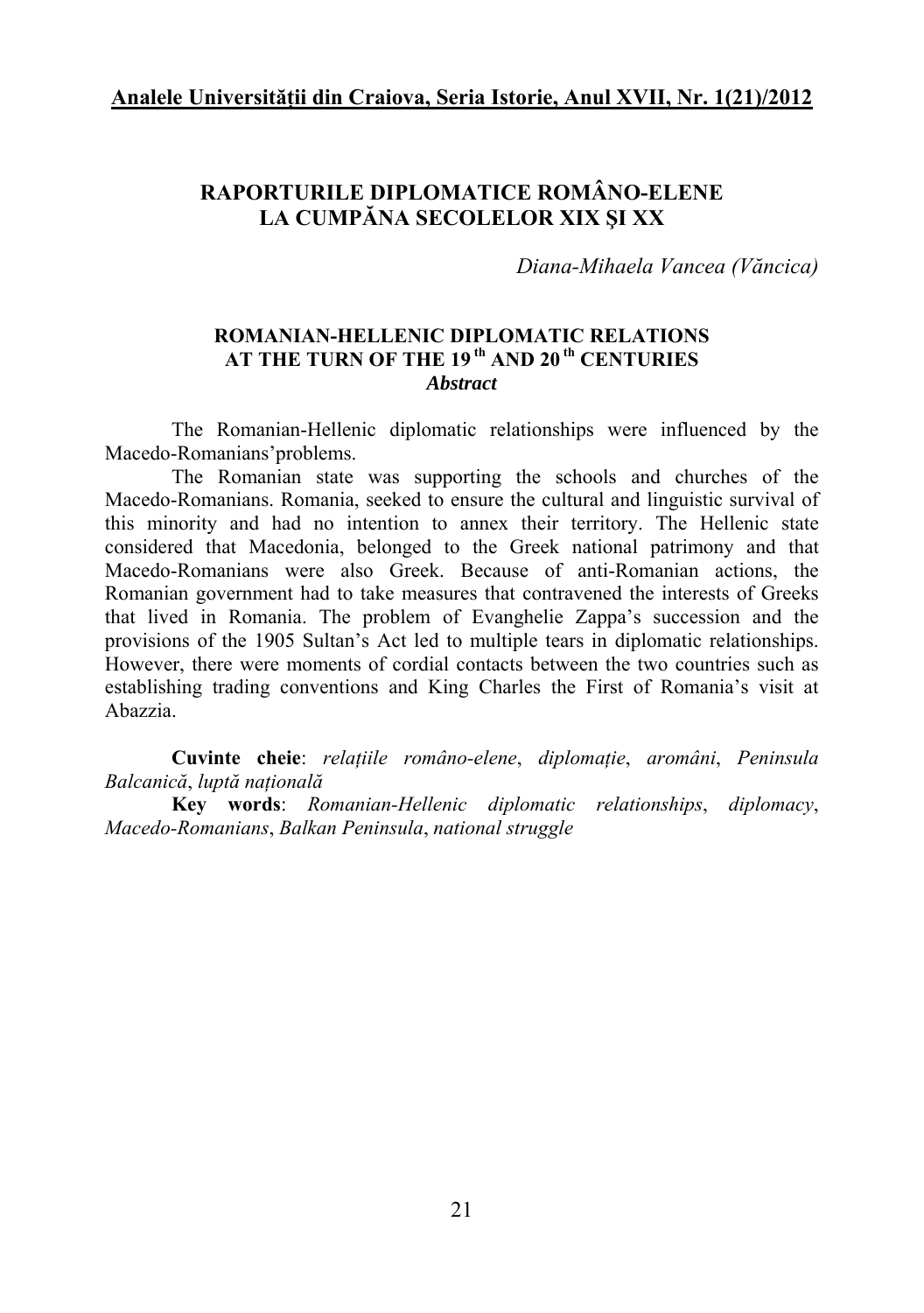## **DEZVOLTAREA URBANISTICĂ A CONSTANŢEI ÎN PERIOADA 1900-1913**

*Dumitru-Valentin Pătraşcu* 

#### **THE ARCHITECTURAL DEVELOPMENT OF CONSTANTZA DURING 1900-1913**  *Abstract*

This study presents the important municipal evolutions that took place in Constantza in the first years of the  $XX<sup>th</sup>$  century. In those years the Constantza harbour was modernised and enlarge, the public electricity lighting was introduced, the sea baths from Mamaia were arranged, so all these improvements made Constantza a touring town with an accelerated modernization process.

All these evolutions were possible because all the concern of the liberal and conservative governments from Bucharest and also because of the great work led by mairs like: Ion Bănescu, Mihail Coiciu or Mircea Solacolu.

**Cuvinte cheie**: *port*, *staţiunea Mamaia*, *cazinou*, *moschee*, *Constanţa* **Key words**: *harbour*, *Sea side resort of Mamaia*, *casino*, *mosque*, *Constantza*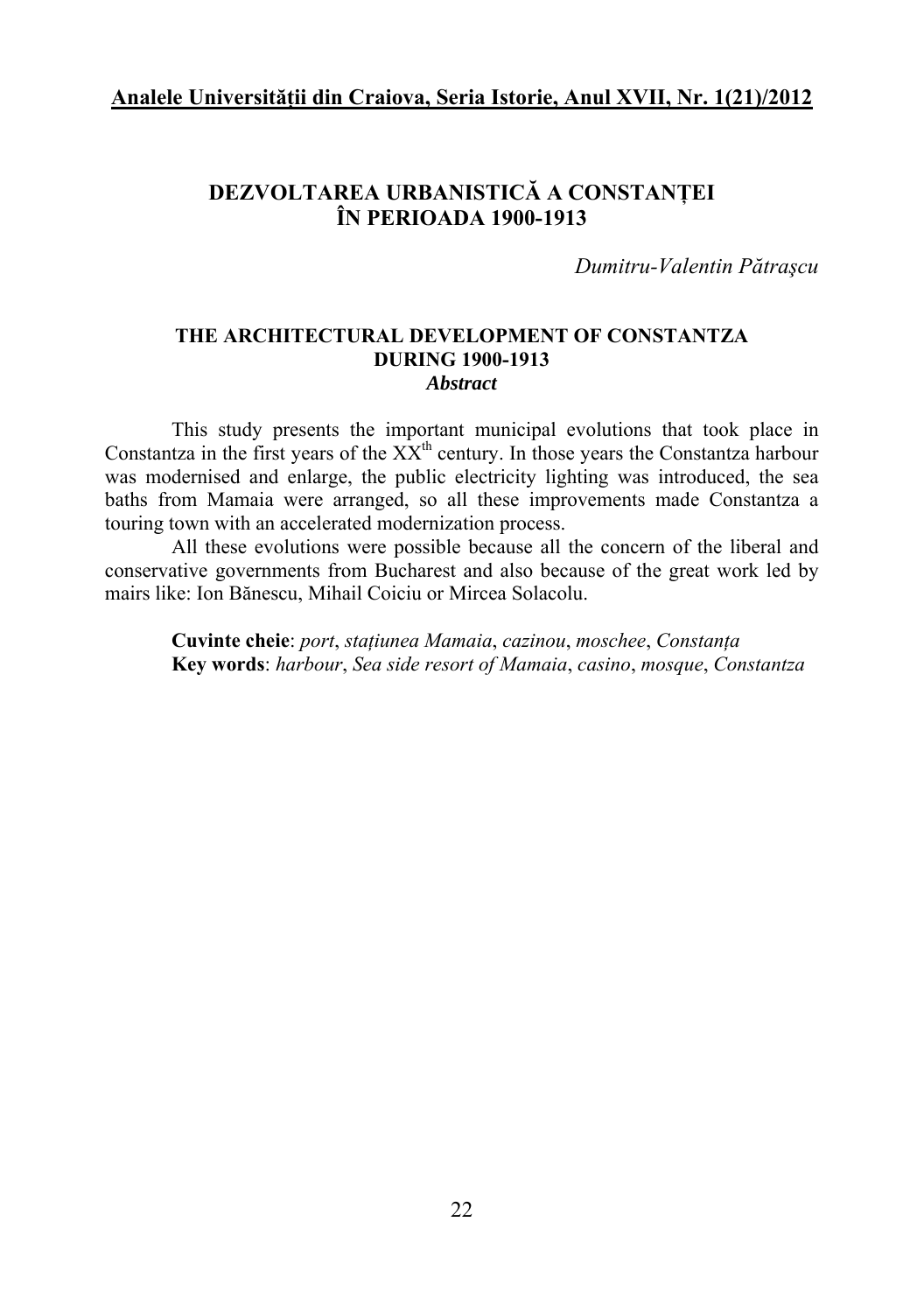# **UN NOU ÎNCEPUT ÎN POLITICA EXTERNĂ ROMÂNEASCĂ (AUGUST 1936 – DECEMBRIE 1937)**

*Flori-Lăcrămioara Doroftei (Puşcaşu)* 

#### **A NEW BEGINNING IN THE ROMANIAN FOREIGN POLICY (AUGUST 1936 – DECEMBER 1937)**  *Abstract*

For the Romanian diplomacy, the second half of 1936 was a period of feverish search for the most apprpiate instrument to defend the sovereignty and territorial integrity of the country in an environment destabilized by the action of the revizionist states. Therefore, Romania has tried to find the best allies who were willing to guarantee the national frontieres.

**Cuvinte cheie**: *diplomaţie*, *politică externă*, *conferinţă*, *Ministerul Afacerilor Străine*, *perioada interbelică*

**Key words**: *Diplomacy, External Policy, Conference, Foreign Affaires, Interwar Period*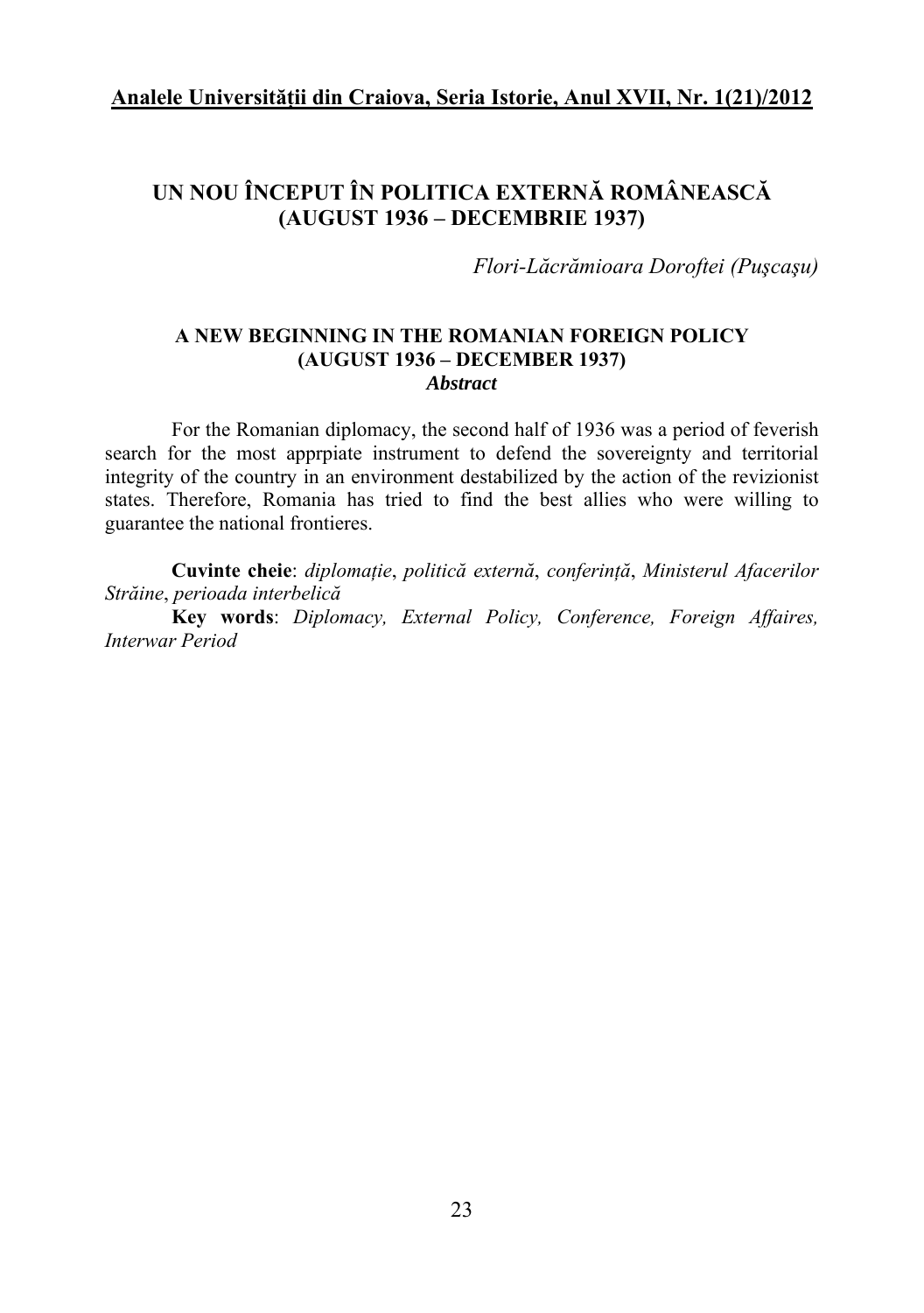#### **MANUSCRISELE DE LA NAG HAMMADI ŞI NOUL TESTAMENT**

*Radu Cosmin Săvulescu* 

#### **THE NAG HAMMADI MANUSCRIPTS AND THE NEW TESTAMENT**  *Abstract*

In this paper we try to offer a general view over the Coptic library of Nag Hammadi, commenting on the main research topics in the contemporary study of the relation between Gnosticism and Early Christianity. A significant part of our study is devoted to a presentation of the links between the canonical writings of the New Testament and their apocryphal counterparts.

**Cuvinte cheie**: *Nag Hammadi*, *Noul Testament*, *Iisus Hristos*, *gnosticism*, *canon*

**Key words**: *Nag Hammadi*, *New Testament*, *Jesus Christ*, *Gnosticism*, *Canon*